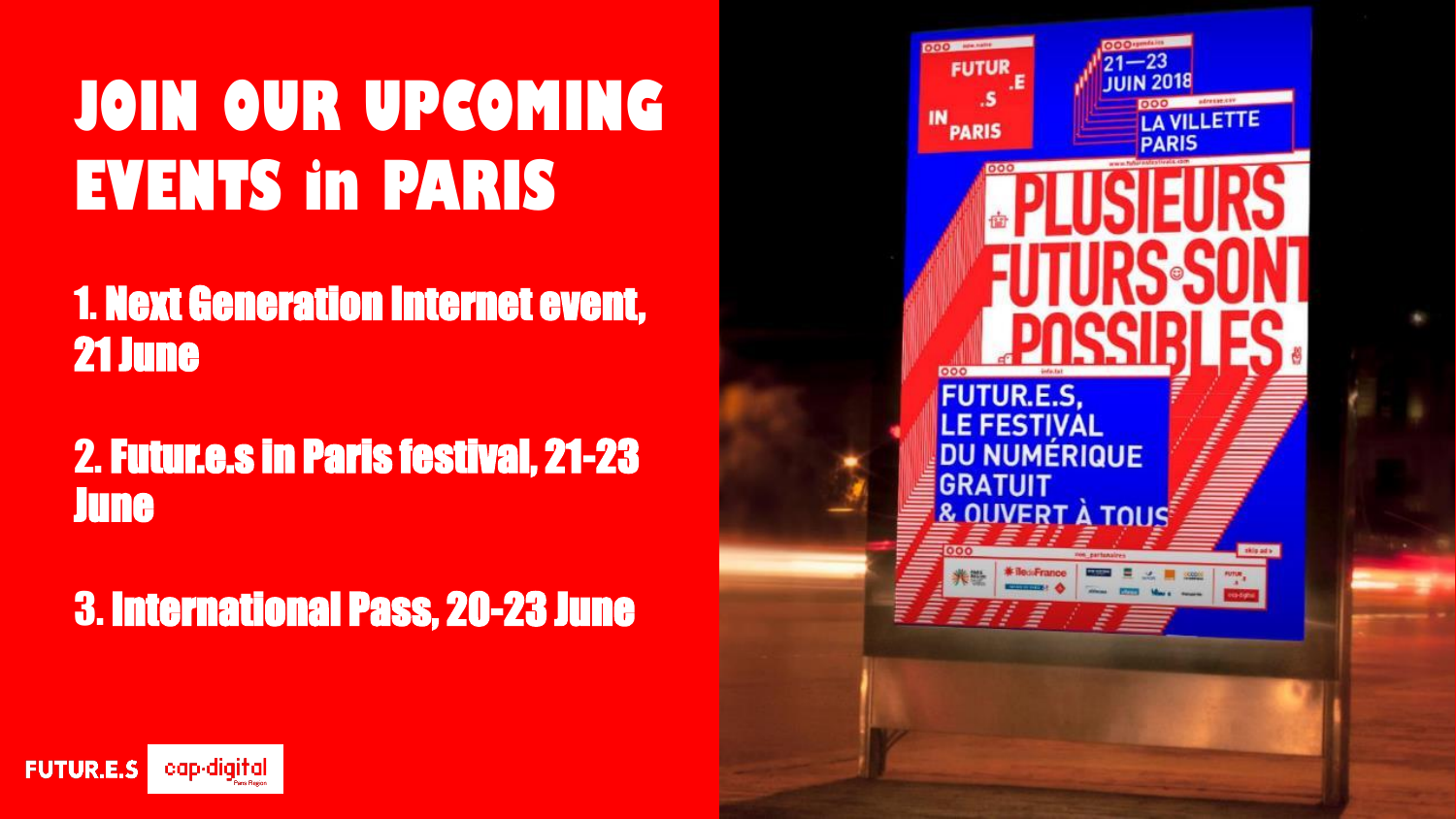

A NEW AMBITIOUS EUROPEAN INITIATIVE TO DEVELOP THE INTERNET OF THE FUTURE

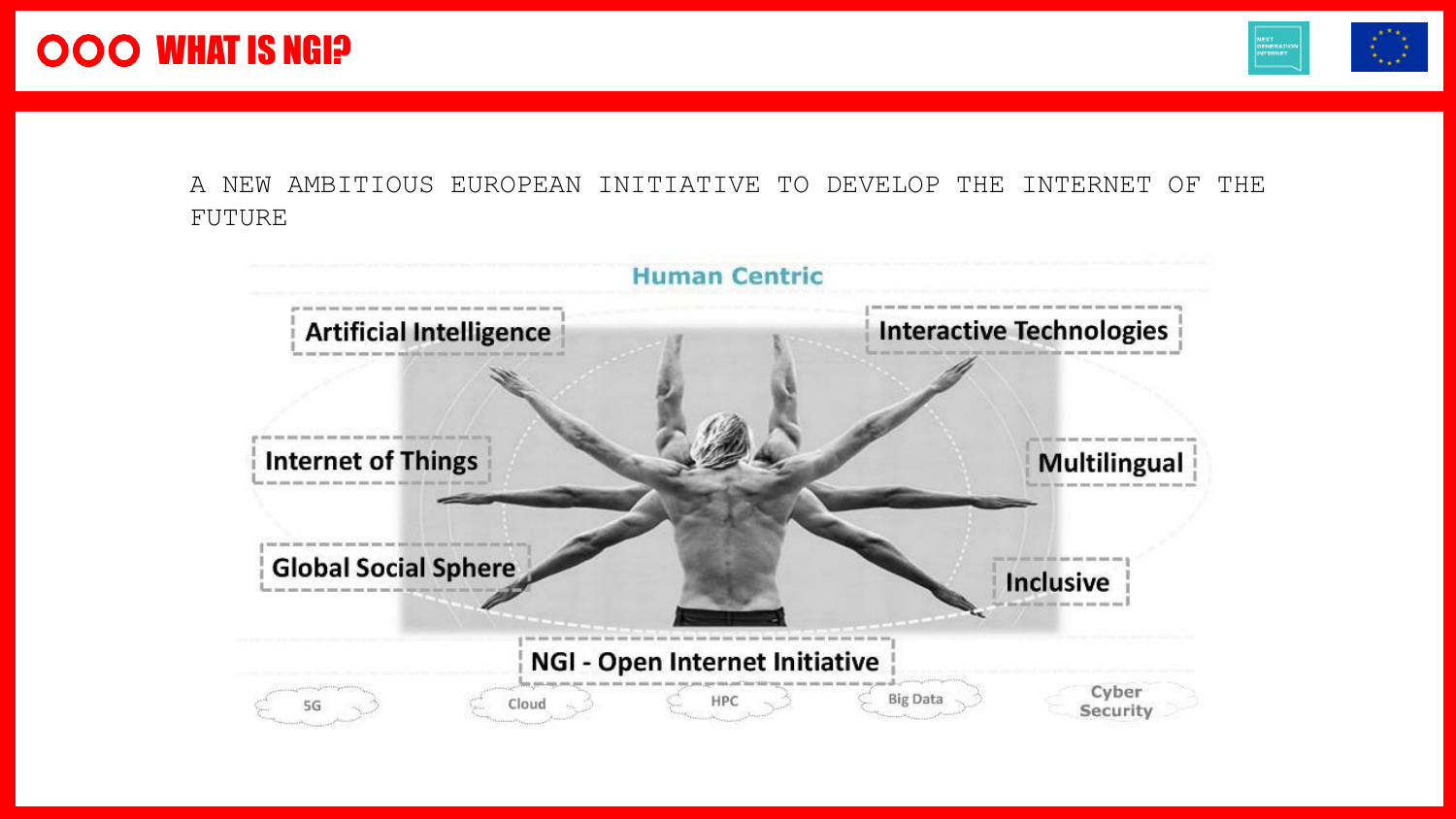

### Should Open Data end where Data protection begins 21 June, 09:00-13:30, La Villette, Paris

#### **Opening**

 $\lambda$ , Member of NEM  $\lambda$ Immersion of European Iffairs at Eup *Manuella PORTIER, Director of European Affairs at Cap Digital, Member of NEM Steering Board and NGI French Contact Point*

nternet uropean Media Position on Next Gener: Jean-Dominique MEUNIER, NEM Chairman **New European Media Position on Next Generation Internet**

**European Commission initiative on the Next Generation Internet Introduction to the NGI Initiative and the upcoming calls for proposals** *Olivier BRINGER, Deputy and Acting Head of Unit, Next Generation Internet, DG Connect, European Commission*

**Debate: Should Open Data end where Data protection begins?** *Moderated by Marta ARNIANI, founder of Futuribile / Curating Futures*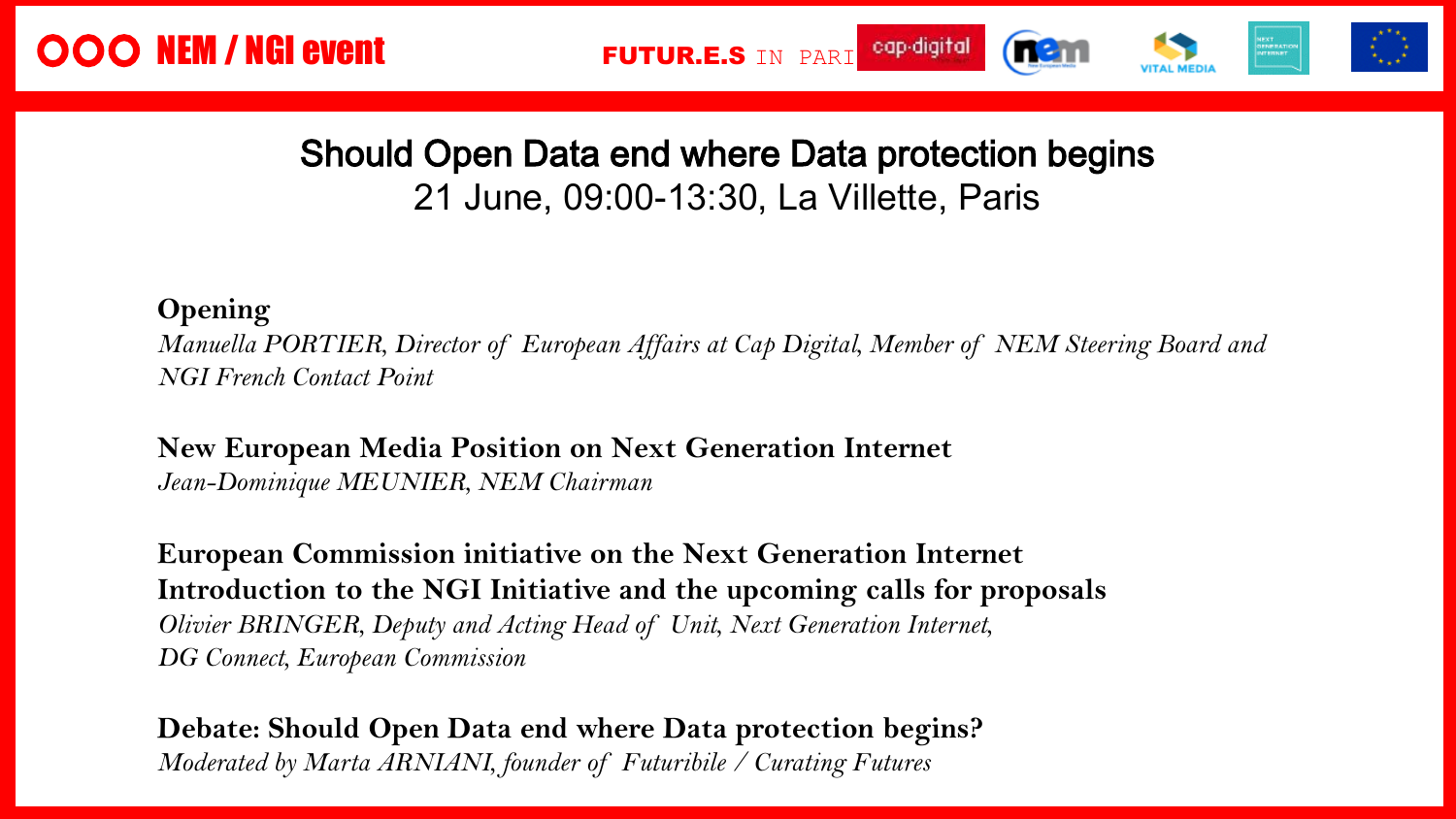### Should Open Data end where Data protection begins 21 June, 09:00-13:30, La Villette, Paris

the Unit « Data application and creativity  $\sim$  25  $\mu$  meraciive itemiologies  $\mu$ boling hunder Endin, head of the chee unrivalled innovators. **Presentation of NGI upcoming calls for proposals ICT-25 « Interactive Technologies » ICT-30 « An empowering, inclusive NGI »** *Rehana SCHWINNINGER-LADAK, Head of the Unit « Data application and creativity », DG Connect, European Commission*

**How to get involved in NGI and where to meet next?**

*Dr. Monique CALISTI, Martel Innovate, HUB4NGI Coordinator*

**Networking Buffet**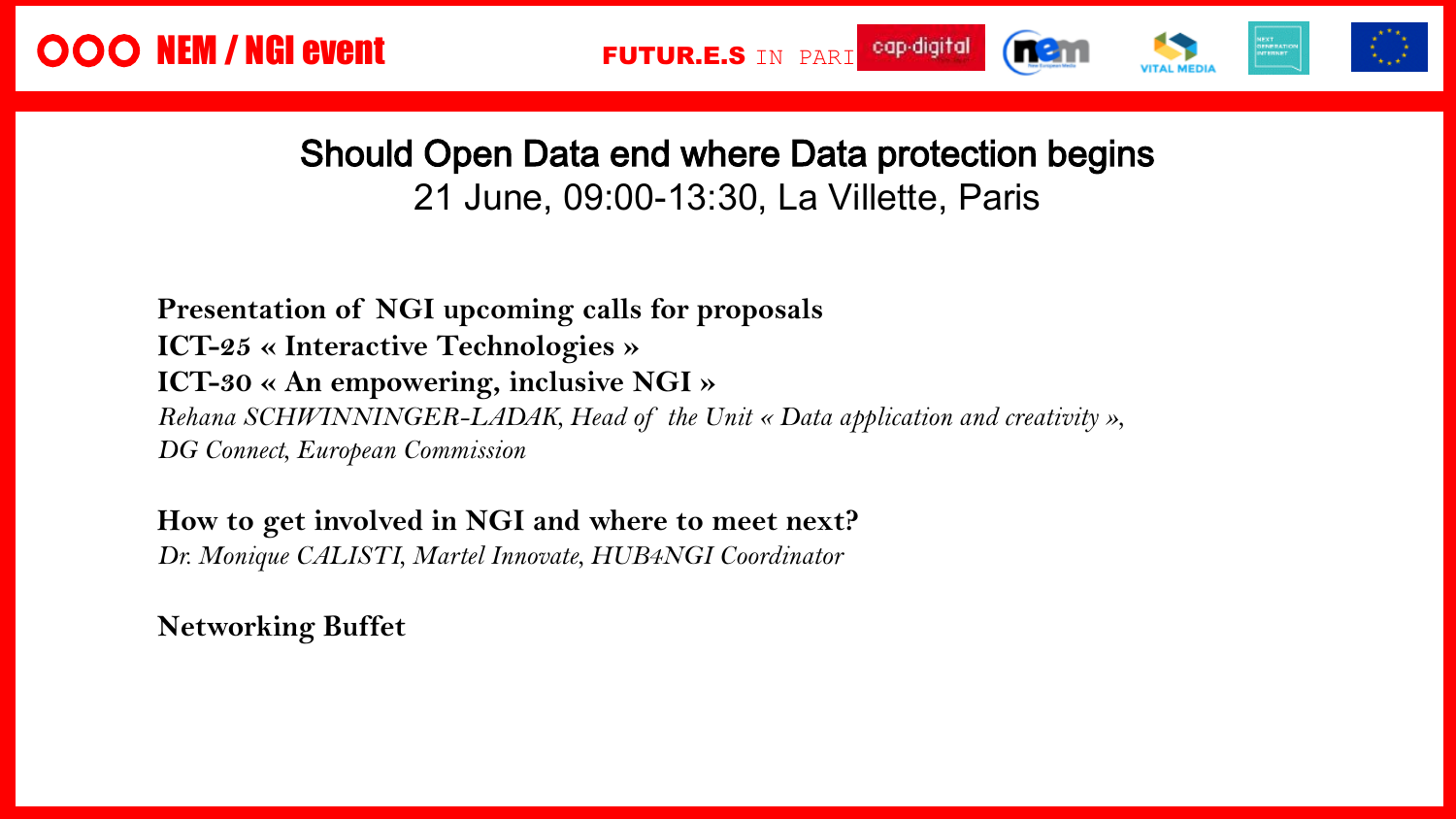# OOO FUTUR.E.S IN PARIS

The **biggest** innovation and digital **European festival** showcasing the latest French and international cutting-edge technologies to **22.000** professionals and general public 20 – 23 June 2018, Paris



6 immersive courses designed to discover the key innovations that will shape the future Local, regional and international



#### Conferences and masterclasses

To learn in a privileged way from innovators in the world of research, business or creation



#### Labs

**formation**<br>To crystallize<br>from the To crystallize what has been retained, learned from the journey, and to think collectively

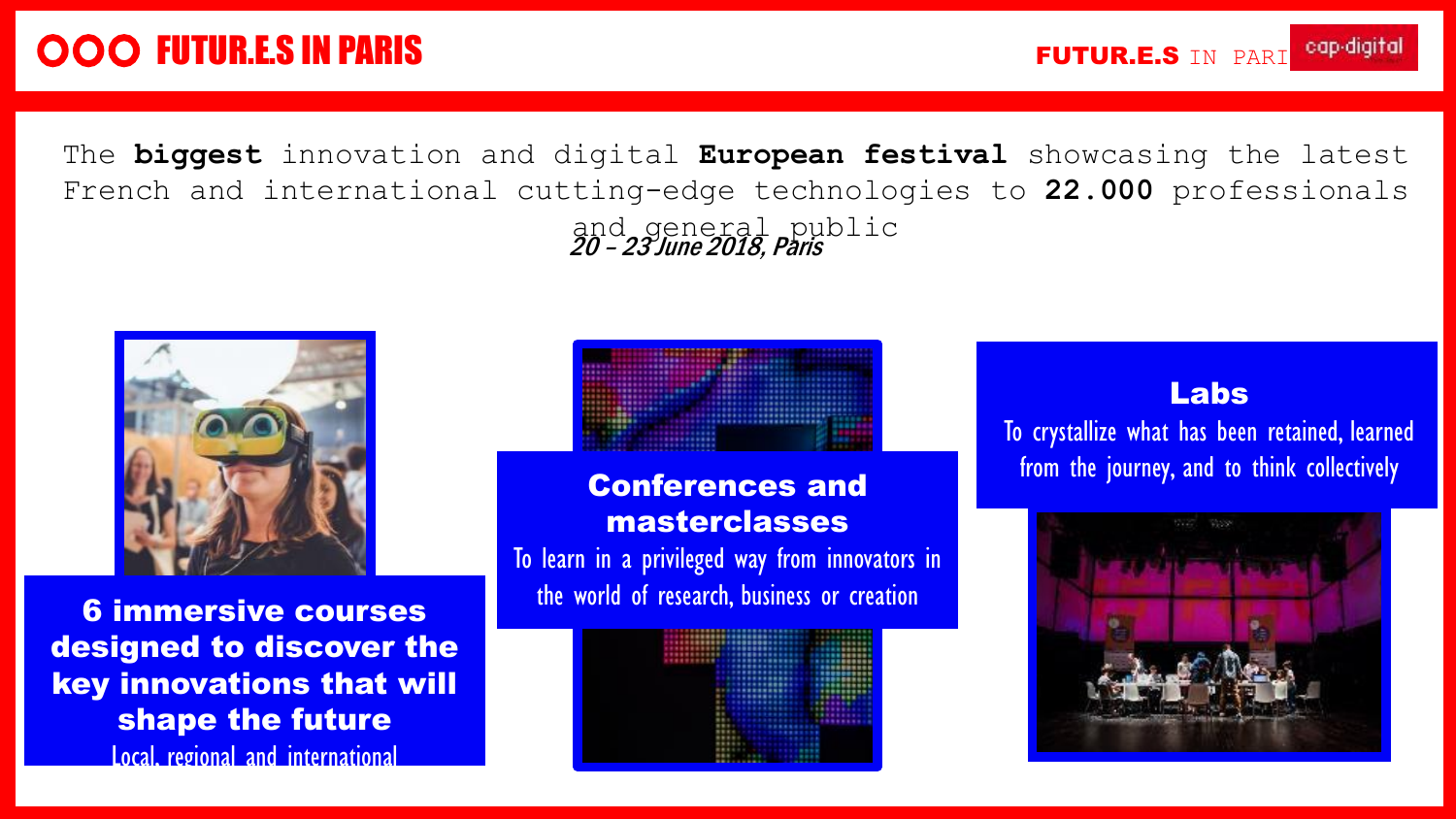# **OOO PURCHASE YOUR INTERNATIONAL PASS**

FUTUR.E.S IN PARI cap-digital



TOUCH THE **TECH** 

VISIT STATION





## NETWORKIN G

F



**PITCH** ZONE